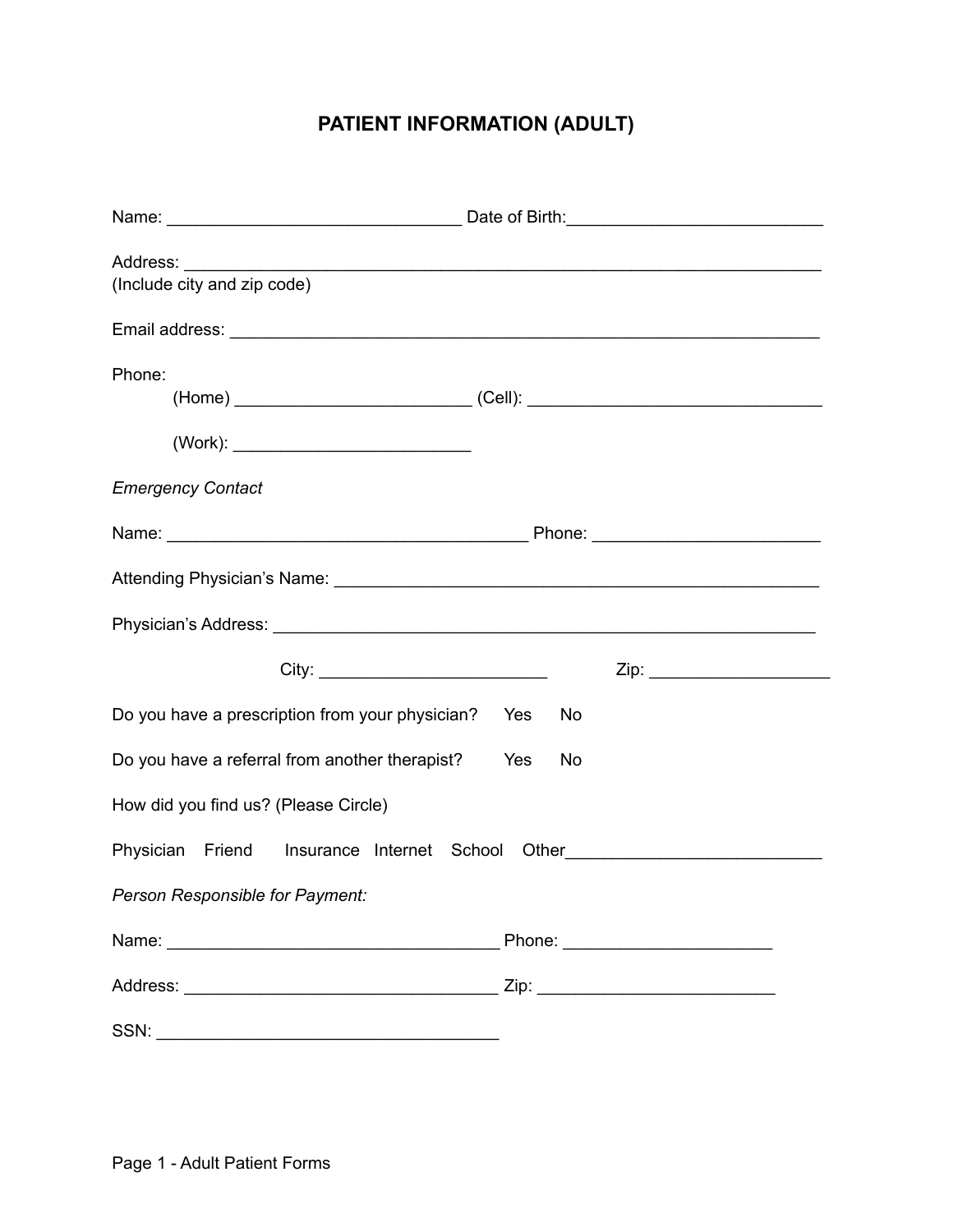## **Adult Case History**

| <b>General Information</b>                                                                                                                                                             |                 |  |
|----------------------------------------------------------------------------------------------------------------------------------------------------------------------------------------|-----------------|--|
|                                                                                                                                                                                        |                 |  |
|                                                                                                                                                                                        |                 |  |
|                                                                                                                                                                                        |                 |  |
| Marital Status: Married<br>Single<br>Widowed                                                                                                                                           | <b>Divorced</b> |  |
|                                                                                                                                                                                        |                 |  |
| Highest grade, diploma, or degree earned by patient: ____________________________                                                                                                      |                 |  |
|                                                                                                                                                                                        |                 |  |
| ,我们也不能在这里的人,我们也不能在这里的人,我们也不能在这里的人,我们也不能在这里的人,我们也不能在这里的人,我们也不能在这里的人,我们也不能在这里的人,我们也                                                                                                      |                 |  |
|                                                                                                                                                                                        |                 |  |
|                                                                                                                                                                                        |                 |  |
| Have you been seen by any other medical or therapy specialists? (i.e. SLP, OT, PT, Neurology,<br>Oncology, Psych, etc); If so, please list below and provide records if you have them. |                 |  |
|                                                                                                                                                                                        |                 |  |
|                                                                                                                                                                                        |                 |  |
| Is there a history of speech or cognitive difficulties in your family? If so, please describe:                                                                                         |                 |  |
|                                                                                                                                                                                        |                 |  |
|                                                                                                                                                                                        |                 |  |
|                                                                                                                                                                                        |                 |  |
| <b>Medical History</b>                                                                                                                                                                 |                 |  |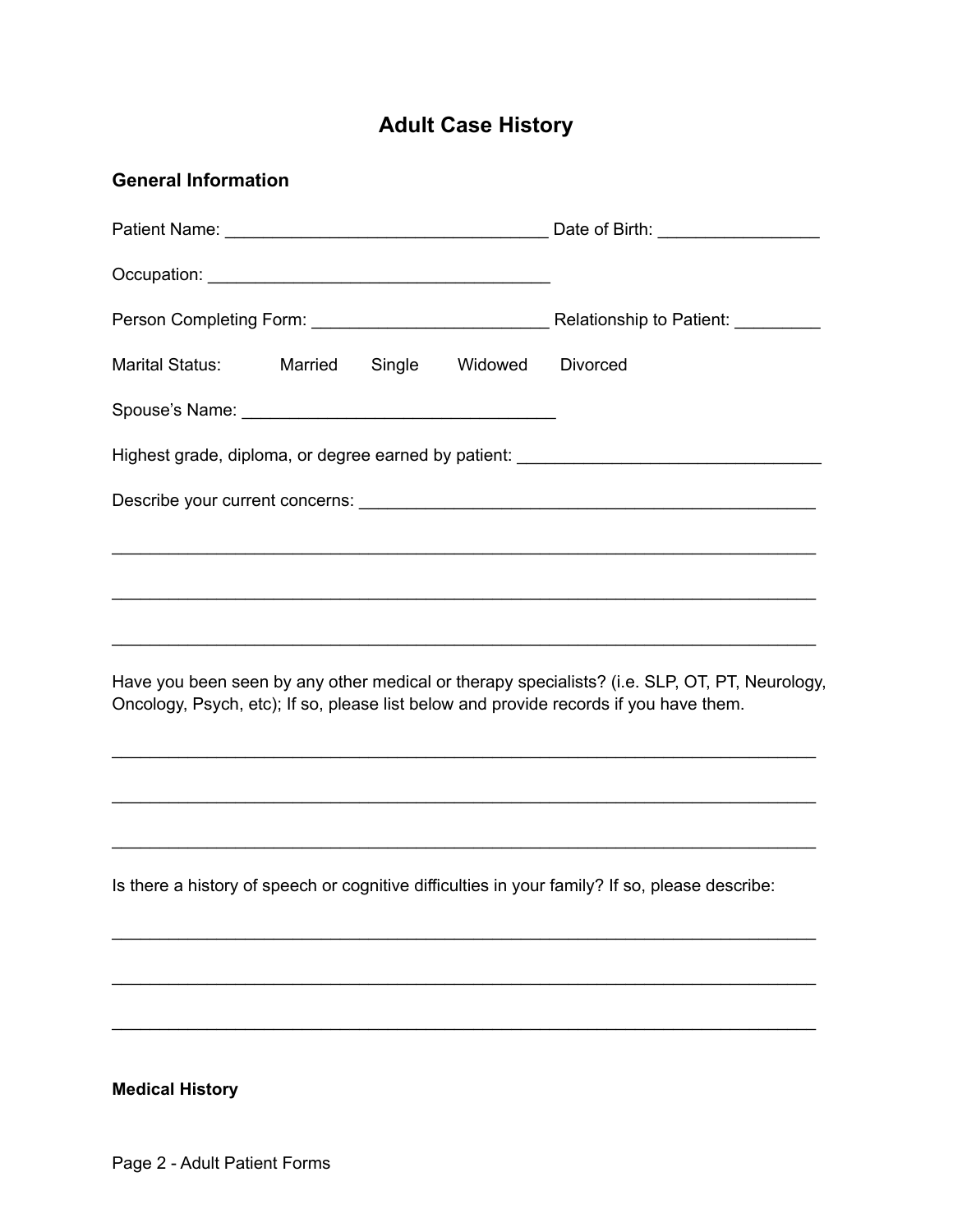Please check if you have experienced any of the following; please provide the year of diagnosis, if possible:

| Heart attack<br>$\Box$            | <b>Head/Neck Cancer</b><br>$\Box$         | $\Box$ Facial nerve palsy          |
|-----------------------------------|-------------------------------------------|------------------------------------|
| $\Box$ Heart problem              | <b>COPD</b><br>$\Box$                     | Multiple sclerosis<br>$\Box$       |
| <b>Diabetes</b><br>❏              | Tuberculosis<br>❏                         | Huntington's Disease<br>Q          |
| $\Box$ Stroke                     | Asthma<br>$\Box$                          | Parkinson's Disease<br>$\Box$      |
| $\Box$ Chronic laryngitis         | Pneumonia<br>$\Box$                       | $\Box$ Tremor                      |
| $\Box$ Acid reflux                | <b>Respiratory difficulties</b><br>$\Box$ | $\Box$ Voice issues or changes     |
| Meningitis<br>$\Box$              | Thyroid issues<br>❏                       | $\Box$ Vocal polyps or nodules     |
| Seizures<br>❏                     | Arthritis<br>$\Box$                       | Anxiety or depression<br>$\Box$    |
| Head injury<br>$\Box$             | <b>Hearing loss</b><br>$\Box$             | Handwriting difficulties<br>$\Box$ |
| Neurological impairment<br>$\Box$ | Cerebral palsy<br>$\Box$                  | Memory difficulties<br>Q           |
| Allergies                         | Intellectual/learning<br>disabilities     | $\Box$ Other:                      |
| <b>Q</b> Cancer                   | $\Box$ Cleft palate                       | $\Box$ Other:                      |

Have you been hospitalized or had surgery within the last 5 years? If so, why? Where?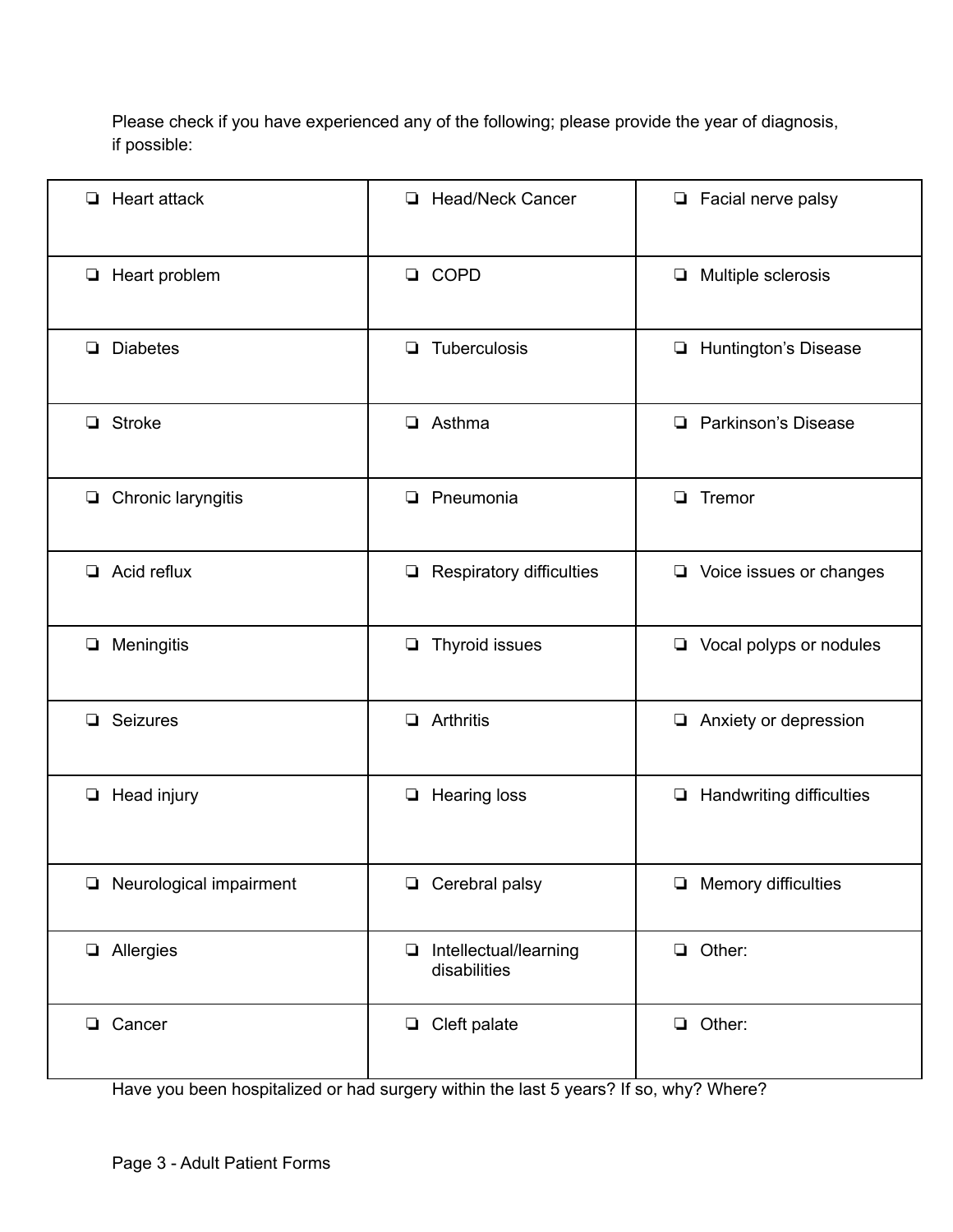List all medications and vitamins you are currently taking:

**Symptom Never Sometimes Frequently** Difficulty swallowing Difficulty expressing thoughts Difficulty being understood by others Difficulty understanding what others are saying to you Memory Problem-solving Focusing/Attention Reading/Writing Finding words or getting the right words out Maintaining topic of conversations Speech difficulties (i.e. how you sound) Following directions Difficulties with dressing yourself Difficulties completing daily tasks

\_\_\_\_\_\_\_\_\_\_\_\_\_\_\_\_\_\_\_\_\_\_\_\_\_\_\_\_\_\_\_\_\_\_\_\_\_\_\_\_\_\_\_\_\_\_\_\_\_\_\_\_\_\_\_\_\_\_\_\_\_\_\_\_\_\_\_\_\_\_\_\_\_\_

\_\_\_\_\_\_\_\_\_\_\_\_\_\_\_\_\_\_\_\_\_\_\_\_\_\_\_\_\_\_\_\_\_\_\_\_\_\_\_\_\_\_\_\_\_\_\_\_\_\_\_\_\_\_\_\_\_\_\_\_\_\_\_\_\_\_\_\_\_\_\_\_\_\_

\_\_\_\_\_\_\_\_\_\_\_\_\_\_\_\_\_\_\_\_\_\_\_\_\_\_\_\_\_\_\_\_\_\_\_\_\_\_\_\_\_\_\_\_\_\_\_\_\_\_\_\_\_\_\_\_\_\_\_\_\_\_\_\_\_\_\_\_\_\_\_\_\_\_

\_\_\_\_\_\_\_\_\_\_\_\_\_\_\_\_\_\_\_\_\_\_\_\_\_\_\_\_\_\_\_\_\_\_\_\_\_\_\_\_\_\_\_\_\_\_\_\_\_\_\_\_\_\_\_\_\_\_\_\_\_\_\_\_\_\_\_\_\_\_\_\_\_\_

\_\_\_\_\_\_\_\_\_\_\_\_\_\_\_\_\_\_\_\_\_\_\_\_\_\_\_\_\_\_\_\_\_\_\_\_\_\_\_\_\_\_\_\_\_\_\_\_\_\_\_\_\_\_\_\_\_\_\_\_\_\_\_\_\_\_\_\_\_\_\_\_\_\_

\_\_\_\_\_\_\_\_\_\_\_\_\_\_\_\_\_\_\_\_\_\_\_\_\_\_\_\_\_\_\_\_\_\_\_\_\_\_\_\_\_\_\_\_\_\_\_\_\_\_\_\_\_\_\_\_\_\_\_\_\_\_\_\_\_\_\_\_\_\_\_\_\_\_

*Additional History* - Please read and fill out the table below:

Are there things you were able to do previously that you cannot do now? Please describe: